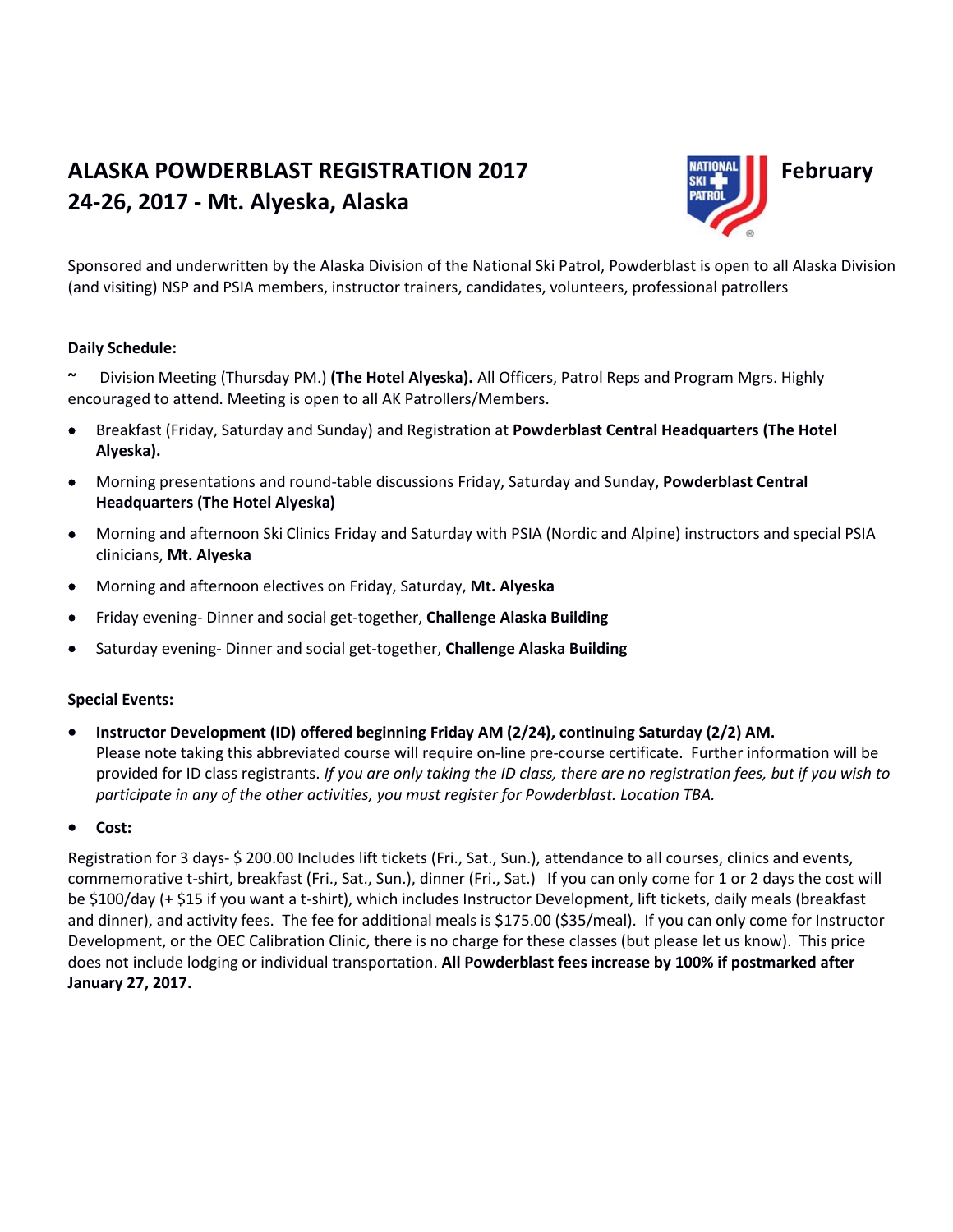#### **Lodging and local transportation:**

The Hotel Alyeska (754-1111) has extended a special rate of \$129/night + resort fee+ tax (based on double occupancy). Please mention you are with the NSP Powderblast Group when making reservations**.** Reservations need to be made prior to January 27<sup>th</sup> to insure a room.

Participants may make alternate lodging arrangements, but be aware that this can jeopardize the future of Mt. Alyeska hosting the event. We receive lift tickets, meeting rooms, discounted meals and many other valuable considerations from the resort in exchange for filling rooms. So if you are spending money away from the resort, this harms our ability to negotiate favorable rates and conditions with the resort. So if you are paying to stay in the Girdwood Valley, please stay at the resort. You can share rooms, so this is very, very cost effective.

For childcare arrangement contact Alyeska Resort (754-1111)

The Alyeska shuttle runs till midnight (and later) every day with stops at the Day Lodge, The Sitzmark and The Hotel Alyeska. Consult online for the shuttle schedule. Cost is \$1.00 per trip.

For more information visit [www.alyeskaresort.com](http://www.alyeskaresort.com/) or [http://www.glaciervalleytransit.com](http://www.glaciervalleytransit.com/)

#### **For more information and to register:**

For specific questions regarding Alaska Powderblast, email Peter Matheis at [ridenorth@alaska.net](mailto:ridenorth@alaska.net) or call 378-0556. FAQ sheets will be sent prior to Powderblast with more specific details.

We hope to see you there. This will be a great time!!

To register for the event, please complete and return the entire registration package (page 3-7) with your check to:

Alaska NSP

PO Box 56826 North Pole, Alaska 99705

#### *NOTE: Registration and payment are due (to be received) by January 23, 2017 or fees DOUBLE!!!*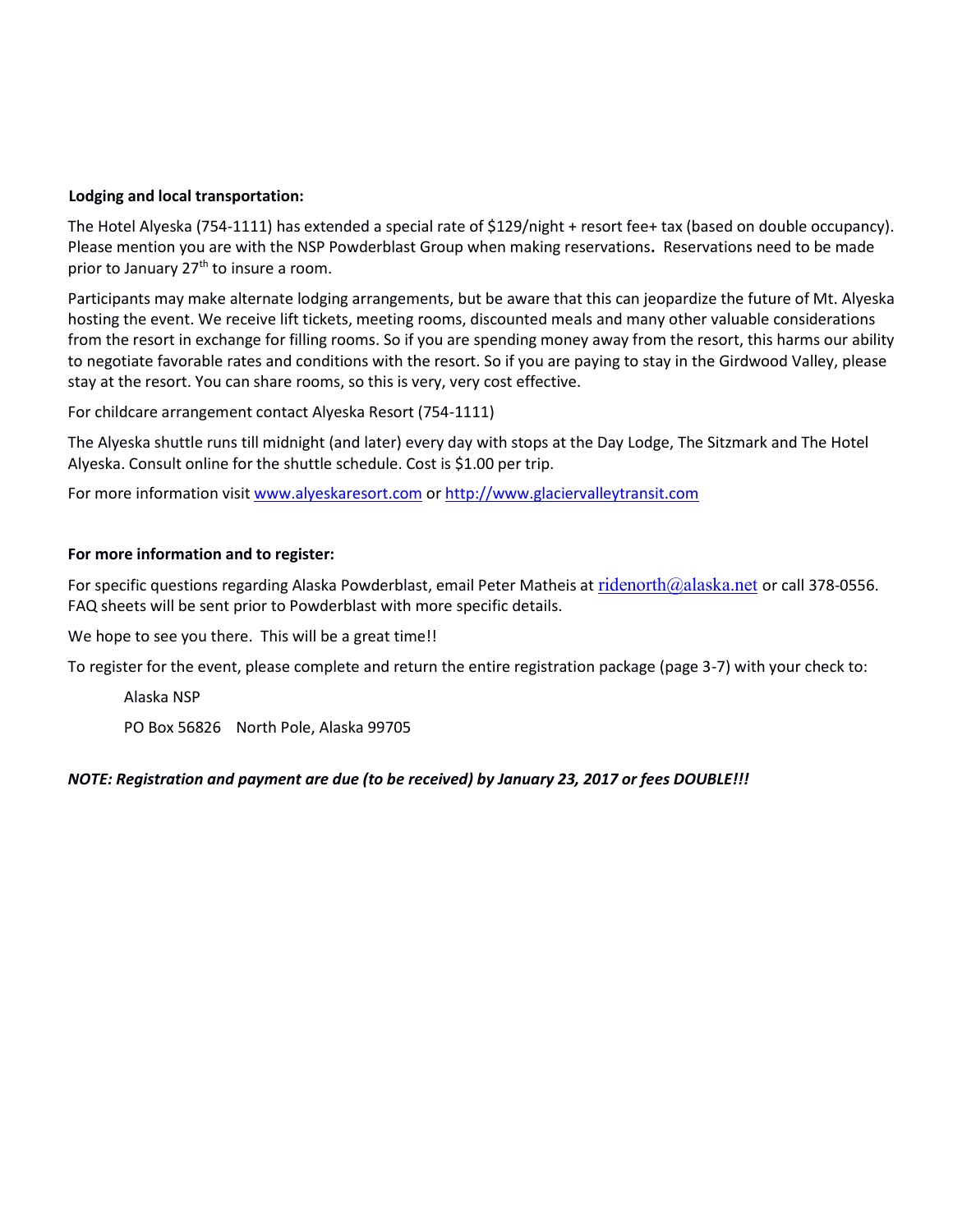## **ALASKA DIVISION POWDERBLAST, FEBRUARY 24-26, 2017 REGISTRATION**

| Transportation to and from the Airport- If you are coming from outside the Anchorage/Mat-Su area and need<br>transportation to and from the airport, please provide us with the following information: |  |  |
|--------------------------------------------------------------------------------------------------------------------------------------------------------------------------------------------------------|--|--|
| Arriving-Day________Time____________Flight Number____________                                                                                                                                          |  |  |
| BASIC REGISTRATION FEE (\$200.) * ______ number of participants<br>SPOUSE AND/OR ADDITIONAL MEALS (\$175/weekend or \$35/meal)                                                                         |  |  |
| <b>TOTAL (REGISTRATION+ADDITIONAL MEALS)</b>                                                                                                                                                           |  |  |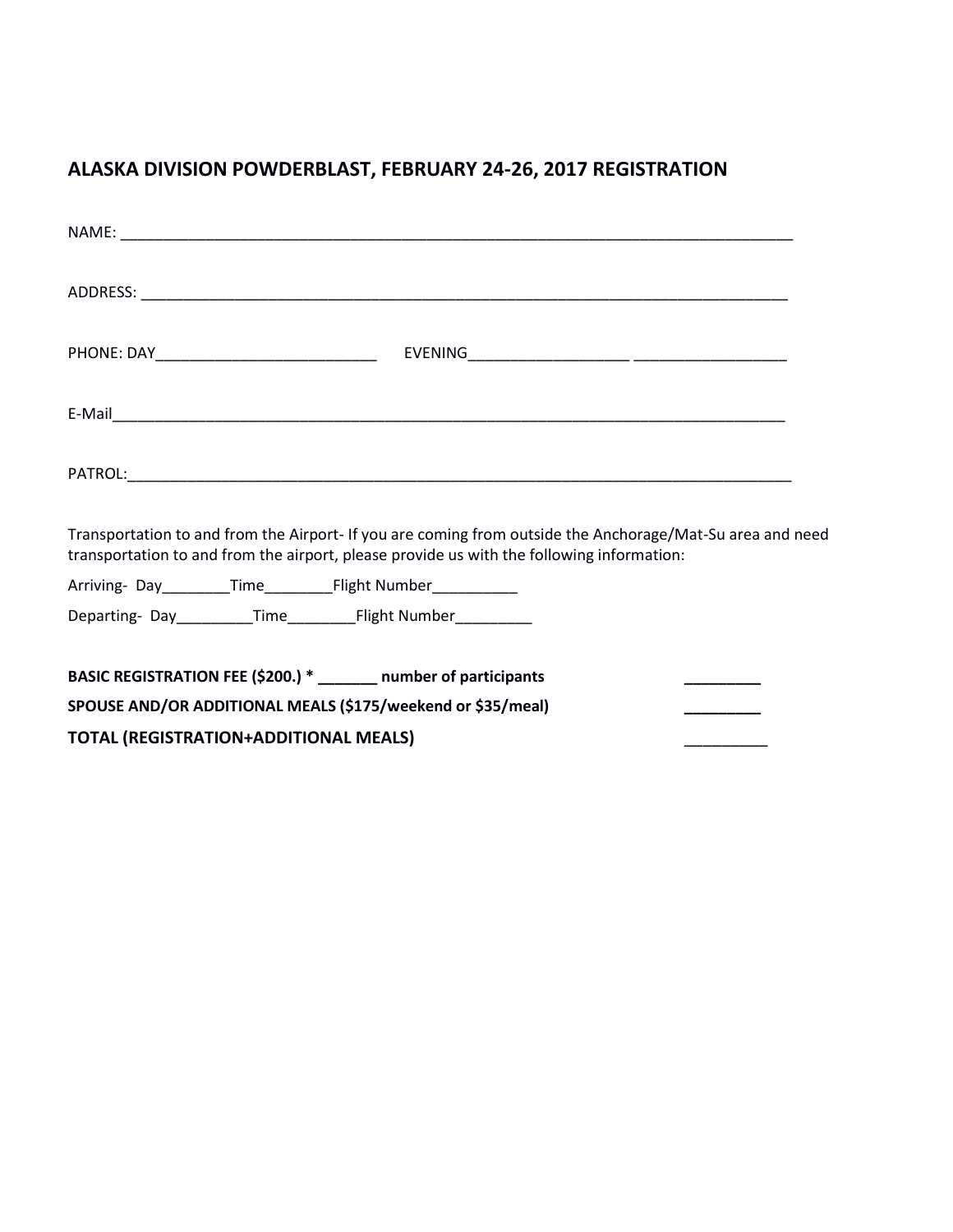Electives- Please check if you are interested in taking these courses, so we can arrange for sufficient instructors. Electives will be offered 10:30-1PM and 2-4:30PM on 2/24 and 2/26 unless otherwise noted.

#### **Electives for credit:**

\_\_\_\_Instructor Development- 2/24, 7:30AM to 10AM, completing 2/25, 7:30AM to 10AM

\_\_\_\_Are you interested in becoming an NSP Instructor and beginning (or continuing) the process at Powderblast 2017 ? If so, what discipline - Circle one only, please.

Avalanche, Sled and Toboggan, Mountain travel and Rescue, OEC

\_\_\_\_Are you available to assist an NSP Instructor candidate by mentoring during Powderblast 2017?

**If so,** what discipline **- Circle** one only, please.

Avalanche, Sled and Toboggan, Mountain travel and Rescue, OEC

#### **Electives for information and practice are you interested in:**

| Alpine Ski Enhancement Seminars- PSIA                   | Senior Toboggan Seminar/Calibration Clinic |
|---------------------------------------------------------|--------------------------------------------|
| Nordic Ski Enhancement Seminars- PSIA                   | <b>OEC Advanced Instructional Skills</b>   |
| Snowboard Enhancement Seminars-PSIA                     | Avalanche-Snowpit/Snowpack Analysis        |
| Short Ski Clinics- PSIA                                 | <b>Boot fitting</b>                        |
| (Skies available or Bring your short skis if you own    | Gear Demos                                 |
| them)                                                   | Mentoring 101                              |
| <b>Toboggan Enhancement Seminar</b><br>Nordic<br>Alpine | SAR management and methods                 |
| Women's ski and toboggan clinic                         | Other topics                               |

#### **Morning Discussions**

\_\_\_Nordic\_\_\_Alpine

We are planning for morning information sharing during breakfast on Friday, Saturday and Sunday according to interest. So that we may plan, what topics most interest you. You may select up to 3 choices and please feel free to add topics that you want to learn more about:

| More about the opportunities in NSP<br>(primarily for new patrollers) |
|-----------------------------------------------------------------------|
| Becoming a leader in NSP                                              |
| OEC                                                                   |
| Avalanche                                                             |
| <b>Mountain Travel and Rescue</b>                                     |
| Transportation (ski and toboggan)                                     |
| Instructor Development                                                |
| Becoming an instructor                                                |

- **\_\_\_\_**Mentoring new instructors
- **\_\_\_\_**NSP Quality control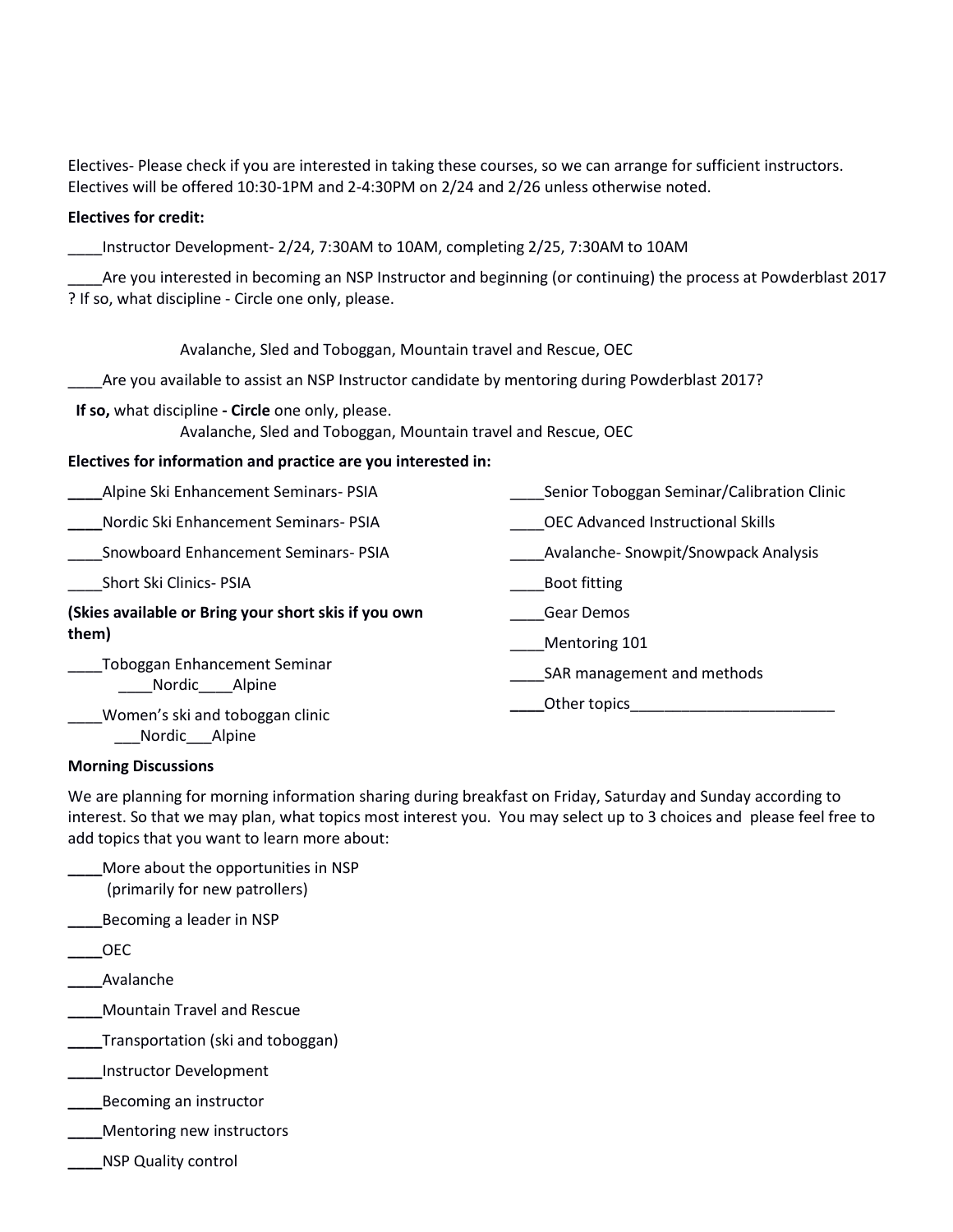| Becoming a senior or certified patroller         |
|--------------------------------------------------|
| Networking with fellow Patrol<br>Representatives |
| Weather                                          |
| Powder Hound New Equipment                       |
| Other topics?                                    |

**Please tell us any other expectations or special accommodations (dietary or access) you have for your time at Powderblast:**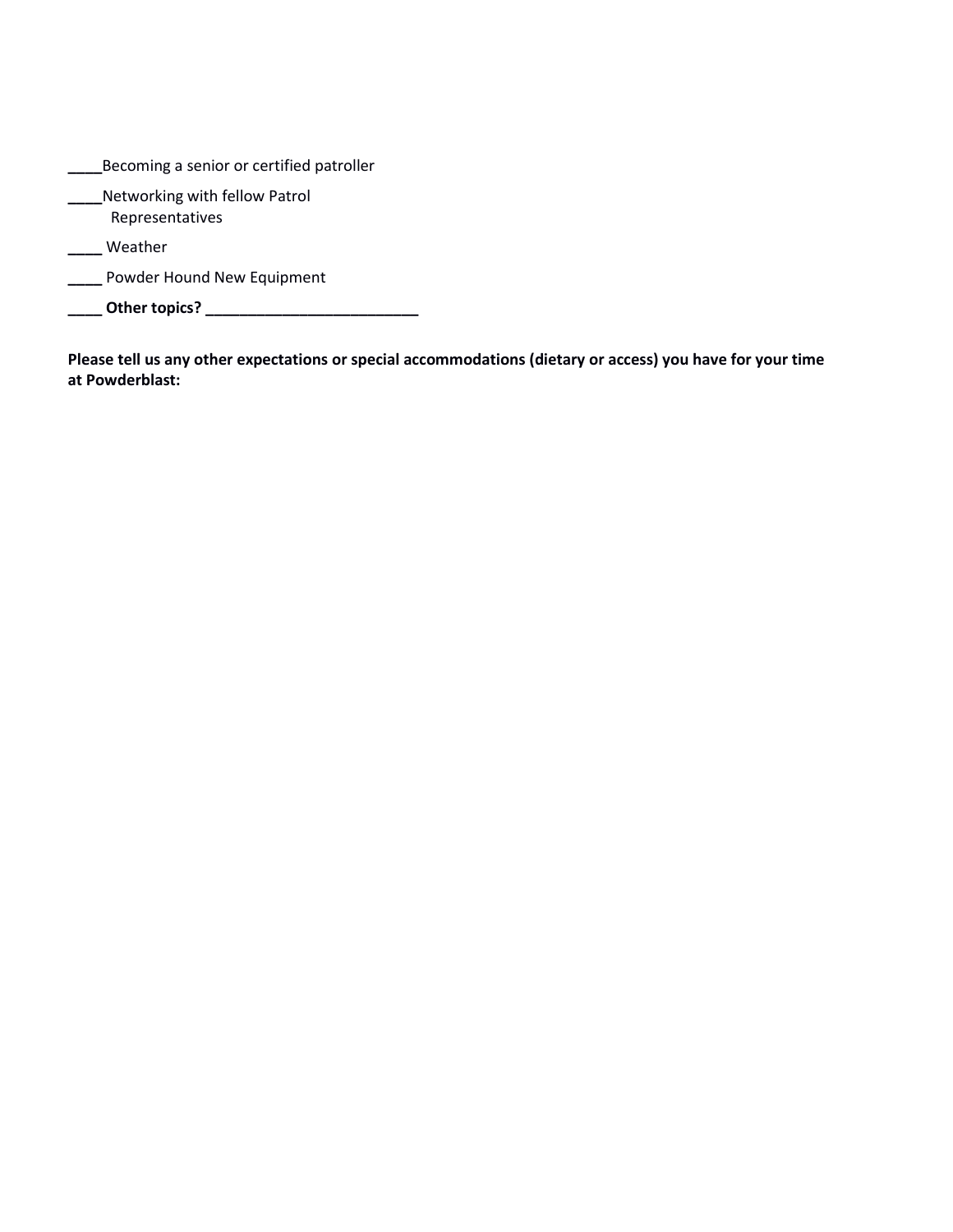### **Please rate you skiing ability:**

\_\_\_\_PSIA Skiing Level 1-9 (use attached PSIA guidelines)

#### Rate your ability level on the equipment you intend to use at Powderblast

\_\_\_\_ Alpine skis \_\_\_\_Nordic skis or a \_\_\_\_\_ Snowboard

## ALPINE SKIING LEVELS OF SKILL/COMPETENCE (Select only ONE level)

| Level              | Description                                                                                                                                                                                                                                                                                                                                                                                                                                                                         |  |
|--------------------|-------------------------------------------------------------------------------------------------------------------------------------------------------------------------------------------------------------------------------------------------------------------------------------------------------------------------------------------------------------------------------------------------------------------------------------------------------------------------------------|--|
| LEVEL 1            | First time on skis or board                                                                                                                                                                                                                                                                                                                                                                                                                                                         |  |
| LEVEL 2            | Has a few hours on skis/board can make cautious non-linked turns                                                                                                                                                                                                                                                                                                                                                                                                                    |  |
| LEVEL3             | Skis with a solid wedge on easier green runs; turns board either on heal or toe<br>side but cannot link turns                                                                                                                                                                                                                                                                                                                                                                       |  |
| LEVEL 4            | Skis using wedge turns/boards using some linked heel-toe turns on all green<br>runs and easier blue runs                                                                                                                                                                                                                                                                                                                                                                            |  |
| LEVEL 5            | Skis using wedge-Christie turns/ boards using mostly linked heel and toe side<br>turns on easier blue runs; beginning parallel turns                                                                                                                                                                                                                                                                                                                                                |  |
| LEVEL 6            | skis using beginning parallel turns on green runs and wedge-Christie turns on<br>blue terrain; boards using dynamic edge changes and balance                                                                                                                                                                                                                                                                                                                                        |  |
| LEVEL <sub>7</sub> | Skis in comfortable open parallel stance or boards with a comfortable stance on<br>all blue runs, easy blue bump runs and groomed black runs; maintains rhythm,<br>balance and speed control in most snow conditions most of the time                                                                                                                                                                                                                                               |  |
| LEVEL 8            | Skis in dynamic-parallel stance in short to long turns on all blue and black runs<br>in almost all snow conditions and terrain; uses an open-parallel stance in harder<br>double-black runs; maintains rhythm, balance and speed control at all times;<br>boards with a dynamic stance on all blue and black runs in powder snow<br>conditions but has difficulties in heavy or wet or crusted snow and steep<br>terrain; maintains rhythm, balance and speed control at all times. |  |
| LEVEL 9            | Is proficient in all kinds of skiing/boarding on all terrain in all kinds of snow<br>conditions and terrain; varies rhythm and speed and uses a variety of<br>techniques to maintain control.                                                                                                                                                                                                                                                                                       |  |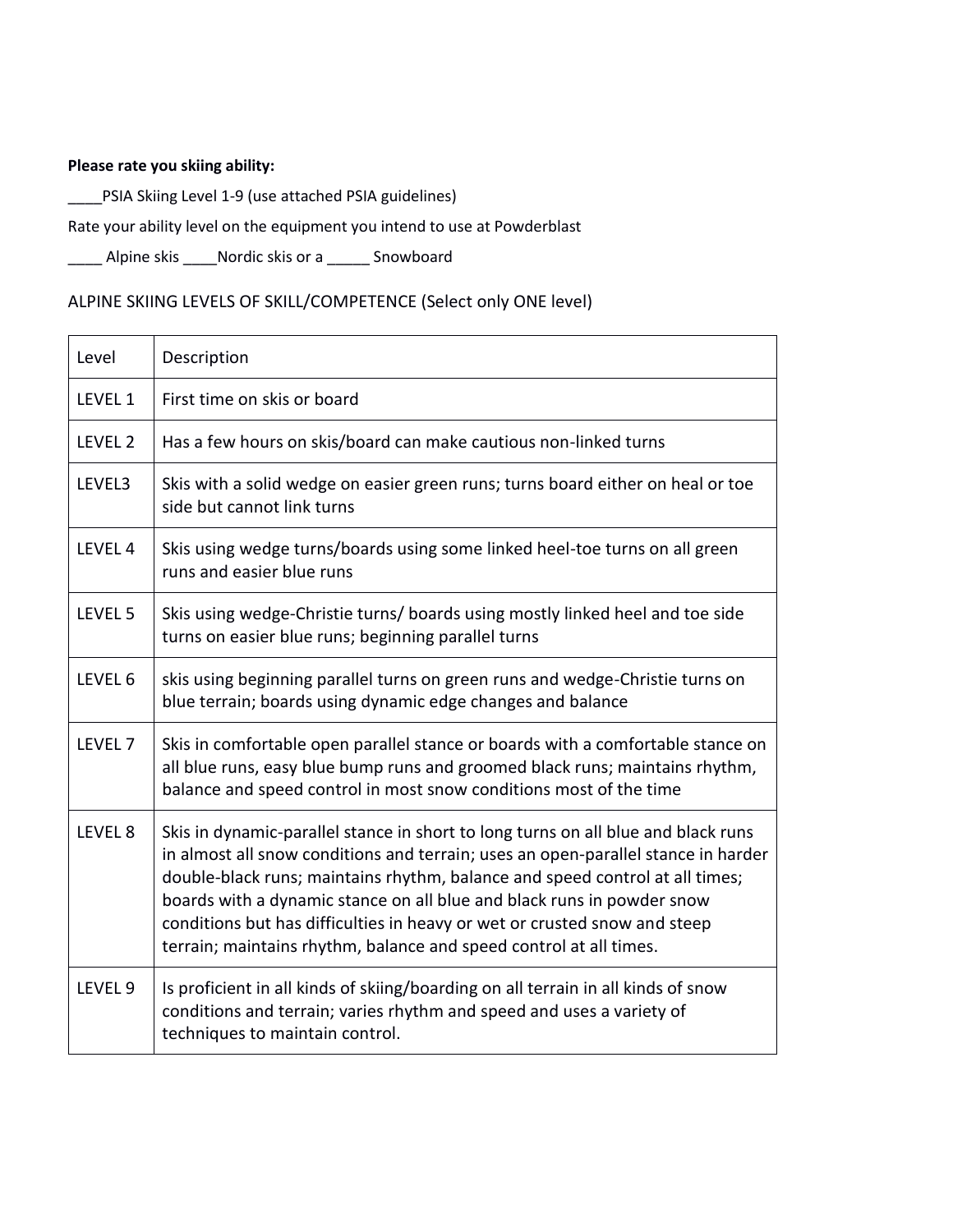#### **[Alaska Division Powderblast] RELEASE FORM**

I understand that I am about to participate in Alaska Division Powderblast, an NSP Educational Event on the premises of Mount Alyeska (the "Ski Area").

I have volunteered under my own free will to participate in POWDERBLAST which is entirely elective. I have thoroughly investigated and understand what is involved in POWDERBLAST.

I understand and acknowledge that the POWDERBLAST may include, but is not limited to, extensive classroom and/or field work on first aid scenarios, skiing/snowboarding, toboggan handling along with other events which ski patrollers encounter in their duties of patrolling a ski area and for training and education purposes may involve me simulating the role of an injured person (the "Event Activities"). I understand that I will encounter the inherent risks and dangers of patrolling, as well as the additional risk of working by myself and in groups on a variety of terrain and snowpack of varying conditions and difficulties and may involve movement through avalanche terrain, route selection/hazard identification, stability assessments, search and rescue and survival in the field environment. Field sessions may involve locations from which evacuation of participants would be long and difficult, if the participant was injured. I understand and acknowledge that such activity can be dangerous and I knowingly assume the risk of participating in POWDERBLAST. As part of POWDERBLAST, I understand and acknowledge that I may also encounter additional risks not inherent to a normal participant to the sport of skiing or snowboarding. **These additional risks include, but are not limited to, risks of injury to any and all parts of my body and even the risk of death.** These dangers can be caused or created by many factors, which include, but are not limited to, terrain (both on prepared or groomed ski runs and on areas not prepared, maintained or groomed), weather, natural obstacles, man-made obstacles, human error, variable snow conditions, avalanches, and other conditions inherent to my participation in POWDERBLAST. By signing this Release, I represent that I understand that injuries or even death from skiing/snowboarding and **POWDERBLAST** are known and recognized occurrences from participation in the sport and the Event Activities, and that **I freely accept and assume all risks of injury or death that might result from my participation in skiing/snowboarding and/or POWDERBLAST**.

In consideration of the opportunity to participate in POWDERBLAST, I acknowledge the following: that I, for myself, my heirs, representatives, agents, servants, employees, successors, assigns, and anyone claiming by or through me, do hereby remise, release, and forever discharge and agree to hold harmless and defend the Ski Area, the Alyeska Ski Patrol, the National Ski Patrol System, Inc. ("NSP") and any of its subunits, officers, advisors, instructors and members, as well as all fellow participants, both individually and jointly, their respective representatives, agents, servants, attorneys, employees, successors, and assigns, from any and all liability, regardless of any negligence on the part of the same, claims, suits, proceedings, debts, sums of money, accounts, covenants, agreements, promises, judgments, contracts, damages, costs, expenses and demands of whatsoever kind and nature, whether in law or in equity, which I may have, have had, or may at any time hereafter have, arising out of or otherwise connected with, in any way, whether known or unknown, foreseen or unforeseen, participating in POWDERBLAST.

*CONTINUED NEXT PAGE*

Release Page 1 of 2